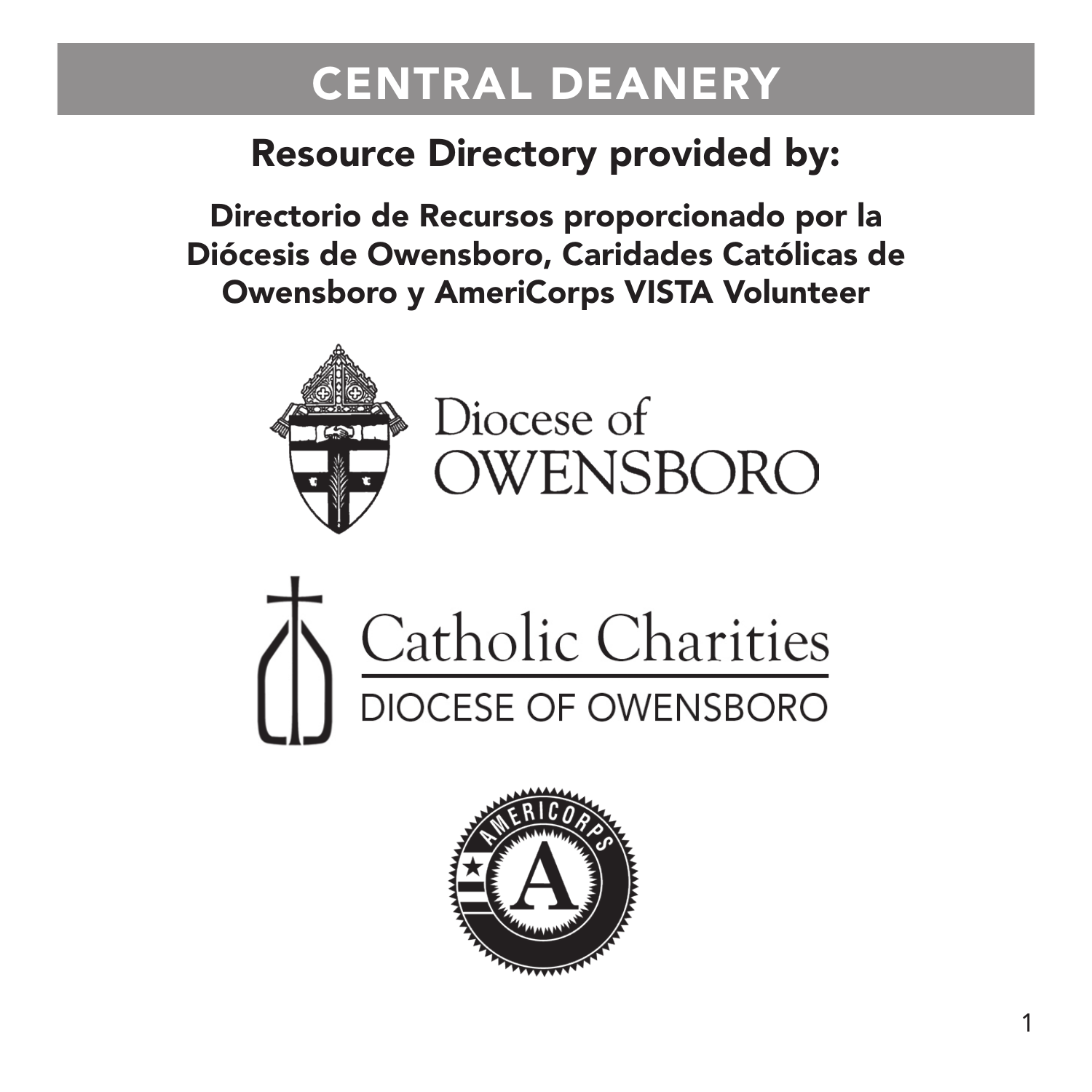### Crittenden County \_\_\_\_\_\_\_\_\_\_\_\_\_\_\_\_\_\_\_\_\_

|                            | 6 |
|----------------------------|---|
| Financial Assistance       | 6 |
| Food and Meal Assistance 6 |   |
|                            | 7 |
| Housing/Emergency Shelter  | 7 |
| Legal Services             | 8 |
| Pregnancy Crisis Center    | 8 |
|                            |   |

### Union County<br>————————————————————

| Clothing and Goods 15        |  |
|------------------------------|--|
|                              |  |
| Financial Assistance 16      |  |
| Food and Meal Assistance 16  |  |
|                              |  |
| Housing/Emergency Shelter 18 |  |
| Legal Services 18            |  |
| Pregnancy Crisis Center 19   |  |
|                              |  |

### Henderson County \_\_\_\_\_\_\_\_\_\_\_\_\_\_\_\_\_\_\_\_\_

| Financial Assistance 10      |  |
|------------------------------|--|
| Food and Meal Assistance 11  |  |
|                              |  |
| Housing/Emergency Shelter 13 |  |
|                              |  |
| Pregnancy Crisis Center 14   |  |
| Transportation 14            |  |

### Webster County<br>————————————————————

| Clothing and Goods 20        |  |
|------------------------------|--|
|                              |  |
| Financial Assistance 21      |  |
| Food and Meal Assistance 21  |  |
|                              |  |
| Housing/Emergency Shelter 22 |  |
|                              |  |
| Pregnancy Crisis Center 23   |  |
|                              |  |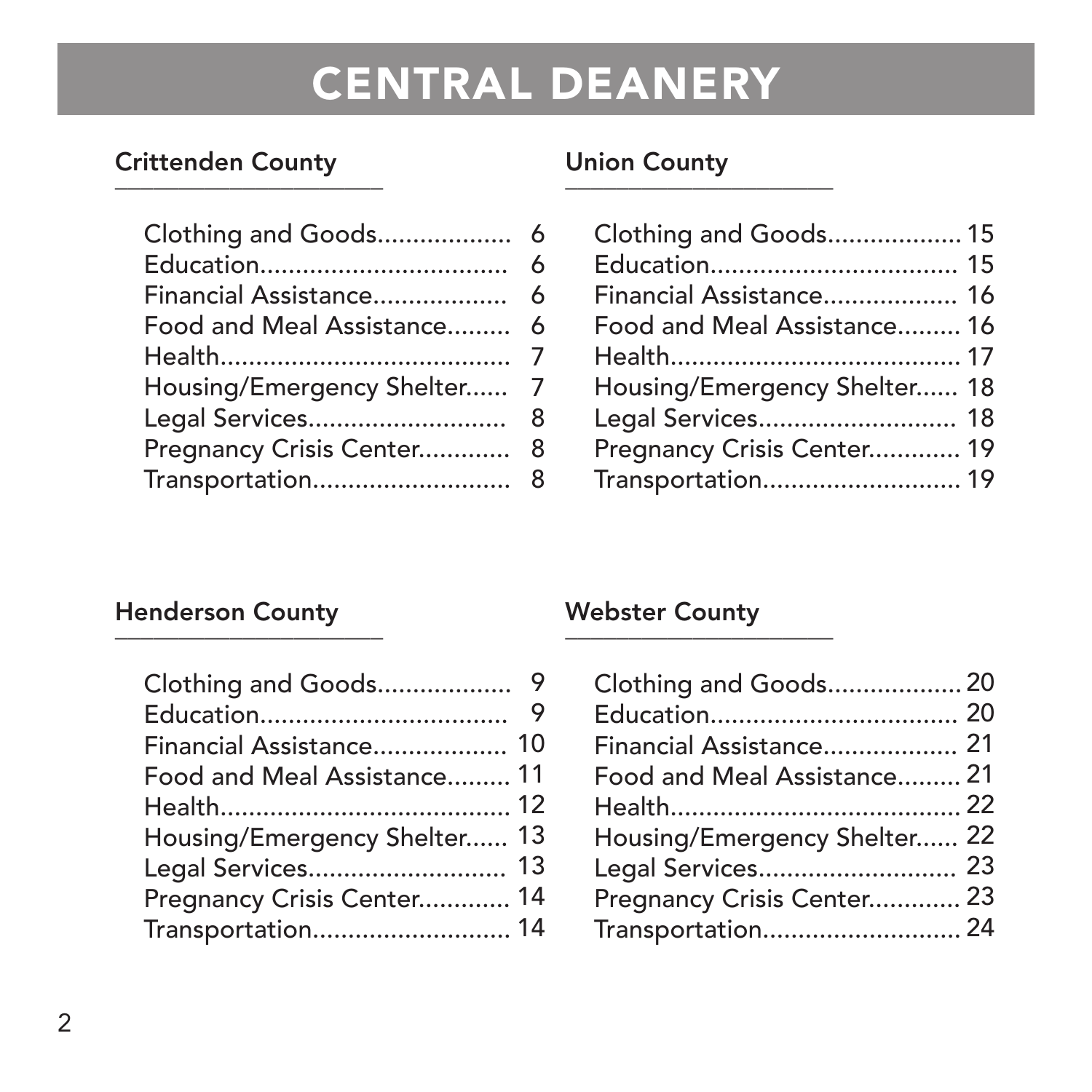#### Hotlines \_\_\_\_\_\_\_\_\_\_\_\_\_\_\_\_\_\_\_\_\_\_\_\_\_\_\_\_\_\_\_\_\_\_\_\_\_\_\_\_\_\_\_\_ Líneas directas de emergencia en caso de crisis: números gratuitos

| Abuse Hotline                                     | 800-752-6200 | <b>Cancer Information Service</b>                    | 800-422-6237 |
|---------------------------------------------------|--------------|------------------------------------------------------|--------------|
| Crisis Line                                       | 800-433-7291 |                                                      |              |
| Vets4Warriors                                     | 855-838-8255 | Cabinet for Health & Family Services<br>Ombudsman    | 800-372-2973 |
| National Domestic Violence Hotline                | 800-799-7233 | Child Support Info/Enforcement Hotline               | 800-248-1163 |
| Kentucky Abuse Hotline                            | 800-752-6200 | Child Support Voice Response<br>System               | 800-443-1576 |
| Parents Helpline                                  | 800-432-9251 | Kentucky Dept. of Medicaid Service                   | 800-635-2570 |
| We Tip Crimeline                                  | 800-782-7463 |                                                      |              |
| 24/7 Addiction Help                               | 800-559-9503 | <b>Consumer Product Safety Commission</b>            | 800-638-2772 |
| National AIDS Hotline 800-232-4636                |              | US Department for Housing<br>Discrimination          | 800-669-9777 |
| National Suicide Prevention Lifeline              | 800-273-8255 | Food & Drug Administration<br>Center                 | 800-332-4010 |
| <b>Adoption Hotline</b>                           | 800-432-9346 |                                                      |              |
| Department of Public Health<br>(Adult & Children) | 800-462-6122 | Kentucky Dept. of Community<br><b>Based Services</b> | 855-306-8959 |
|                                                   |              | <b>Foster Care Information</b>                       | 800-592-5437 |
| Department Of Public Health<br>(HIV-AIDS Program) | 800-420-7431 | Four Rivers Behavioral Health<br>Counseling Line     | 800-592-3980 |
| <b>Bluegrass First Steps</b>                      | 800-454-2764 |                                                      |              |
|                                                   |              | Home Health Agency Hotline                           | 800-635-6290 |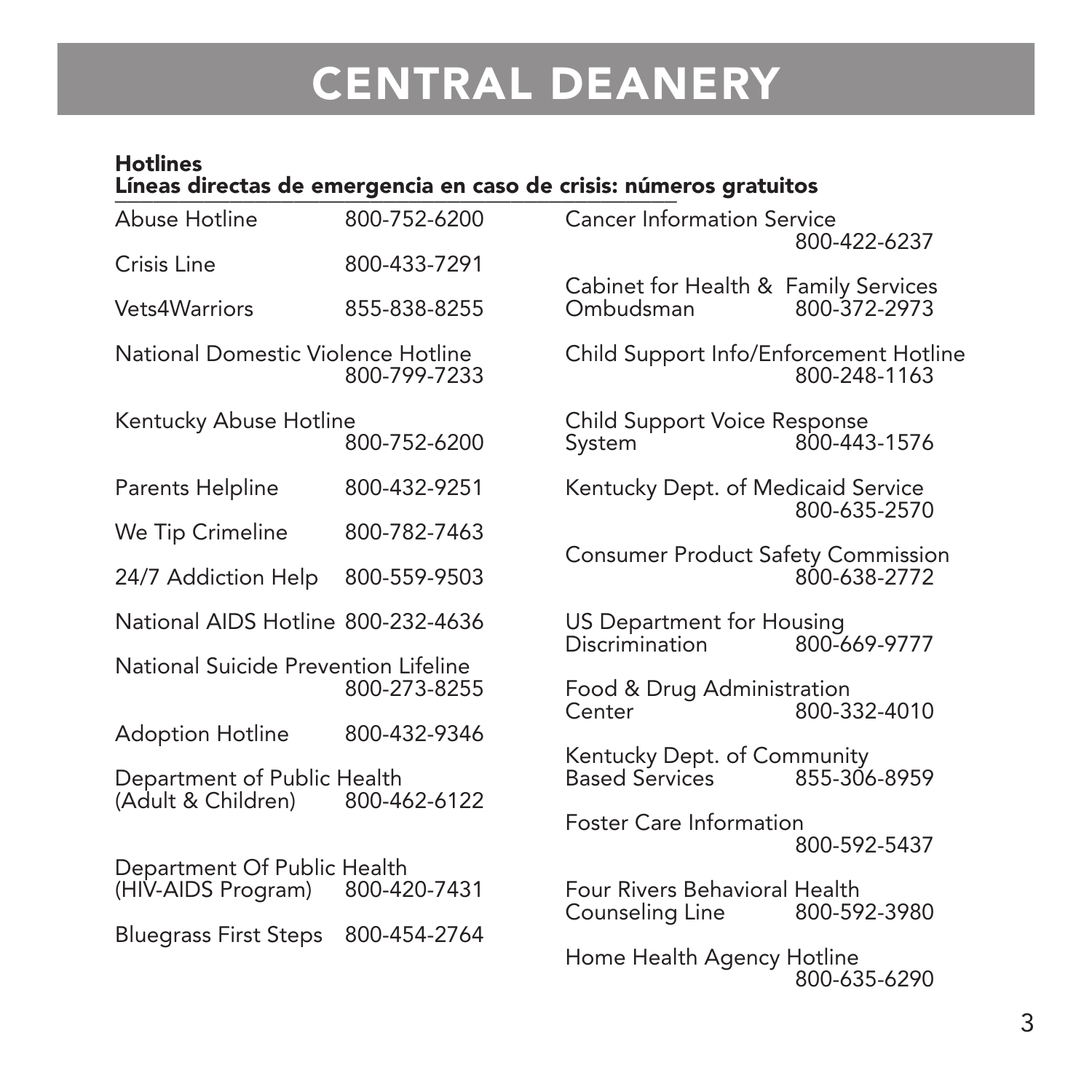#### Hotlines Líneas directas de emergencia en caso de crisis: números gratuitos \_\_\_\_\_\_\_\_\_\_\_\_\_\_\_\_\_\_\_\_\_\_\_\_\_\_\_\_\_\_\_\_\_\_\_\_\_\_\_\_\_\_\_\_\_\_\_\_\_\_\_\_\_\_\_

| Long Term Ombundsman                                                                                | 800-372-2991 | <b>Battered Women Justice Project</b>                                           | 800-903-0111                 |
|-----------------------------------------------------------------------------------------------------|--------------|---------------------------------------------------------------------------------|------------------------------|
| <b>Medicaid Managed Care</b>                                                                        | 877-807-4027 | National Network to End Domestic<br>Violence                                    | 202-543-5566                 |
| National Lead Info Center                                                                           | 800-424-5323 | Adult Abuse                                                                     | 800-752-6200<br>877-228-7384 |
| Poison Emergency & Information                                                                      | 800-222-1222 | American Diabetes Association                                                   | 800-342-2383<br>800-232-3472 |
| Crisis Hotline                                                                                      | 800-422-1060 | Green House 17                                                                  | 800-544-2022                 |
| State Health Insurance Assistance                                                                   |              |                                                                                 |                              |
| Program                                                                                             | 877-293-7447 | Merryman House                                                                  | 800-586-2686                 |
| Poison Emergency & Information                                                                      | 800-372-2970 | Drug & Alcohol Abuse Hotline                                                    | 800-729-6686<br>800-432-9337 |
| Welfare & Medicaid Fraud Hotline                                                                    | 859-258-3803 | <b>Heart USA</b>                                                                | 270-442-2590                 |
| Lexington-Fayette Urban Co. Gov.<br>Domestic Violence Prevention Board<br>502-209-5382              |              | Pregnancy Educators 800-672-2296<br>americanpregnancy.org                       |                              |
|                                                                                                     |              | Home Delivery Meals 877-508-6667                                                |                              |
| Kentucky Coalition Against Domestic<br>Violence. National Sexual Assault<br>Hotline<br>800-656-4673 |              | Feeding America Everywhere<br>www.fullcart.org                                  |                              |
| Department of Public Advocate-General<br><b>Attorney Office</b>                                     | 800-372-2551 | Veteran and Military Families<br>Support Services<br>www.operationhomefront.net | 800-722-6098                 |
| National Domestic Violence Hotline                                                                  | 800-799-7233 |                                                                                 |                              |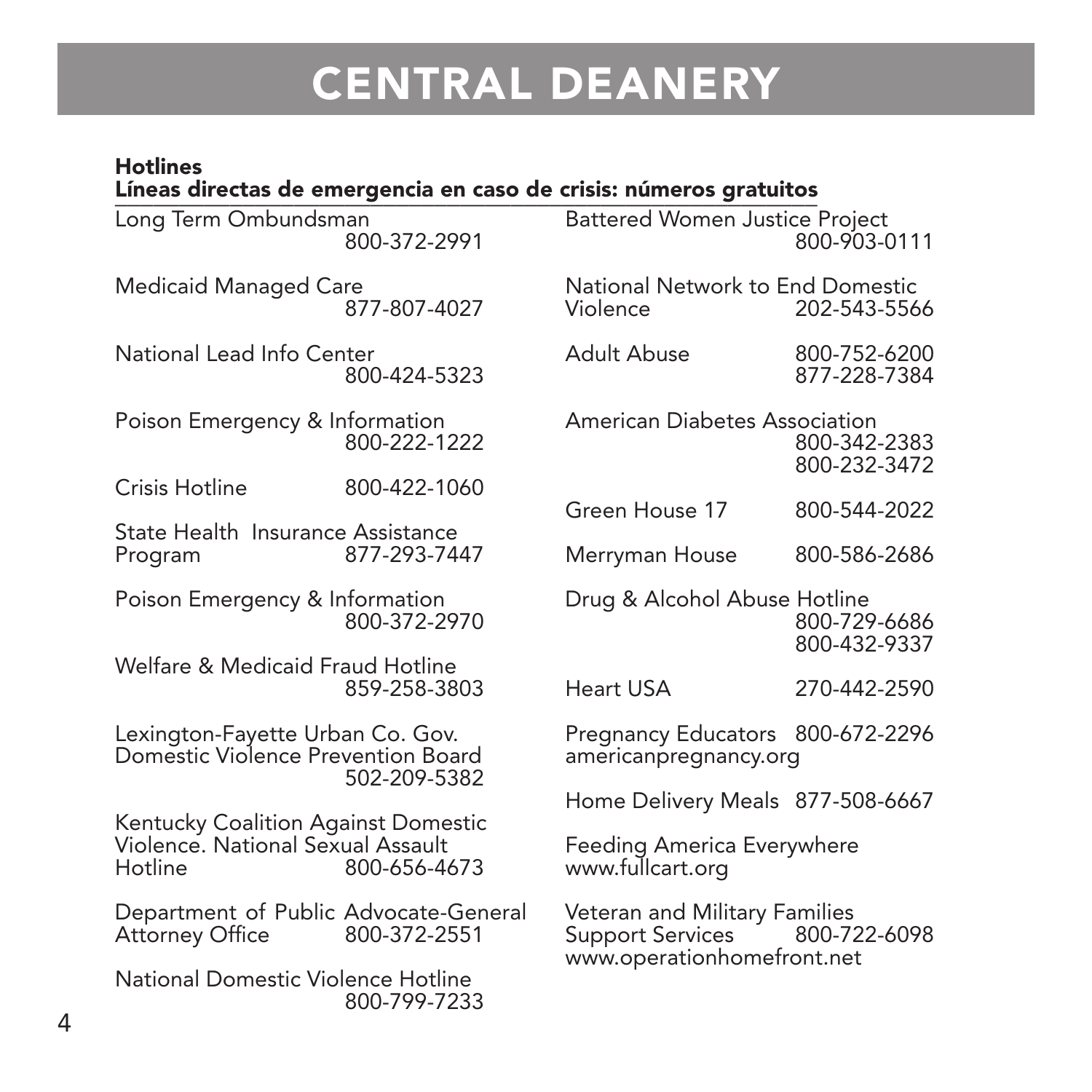# Resources Recursos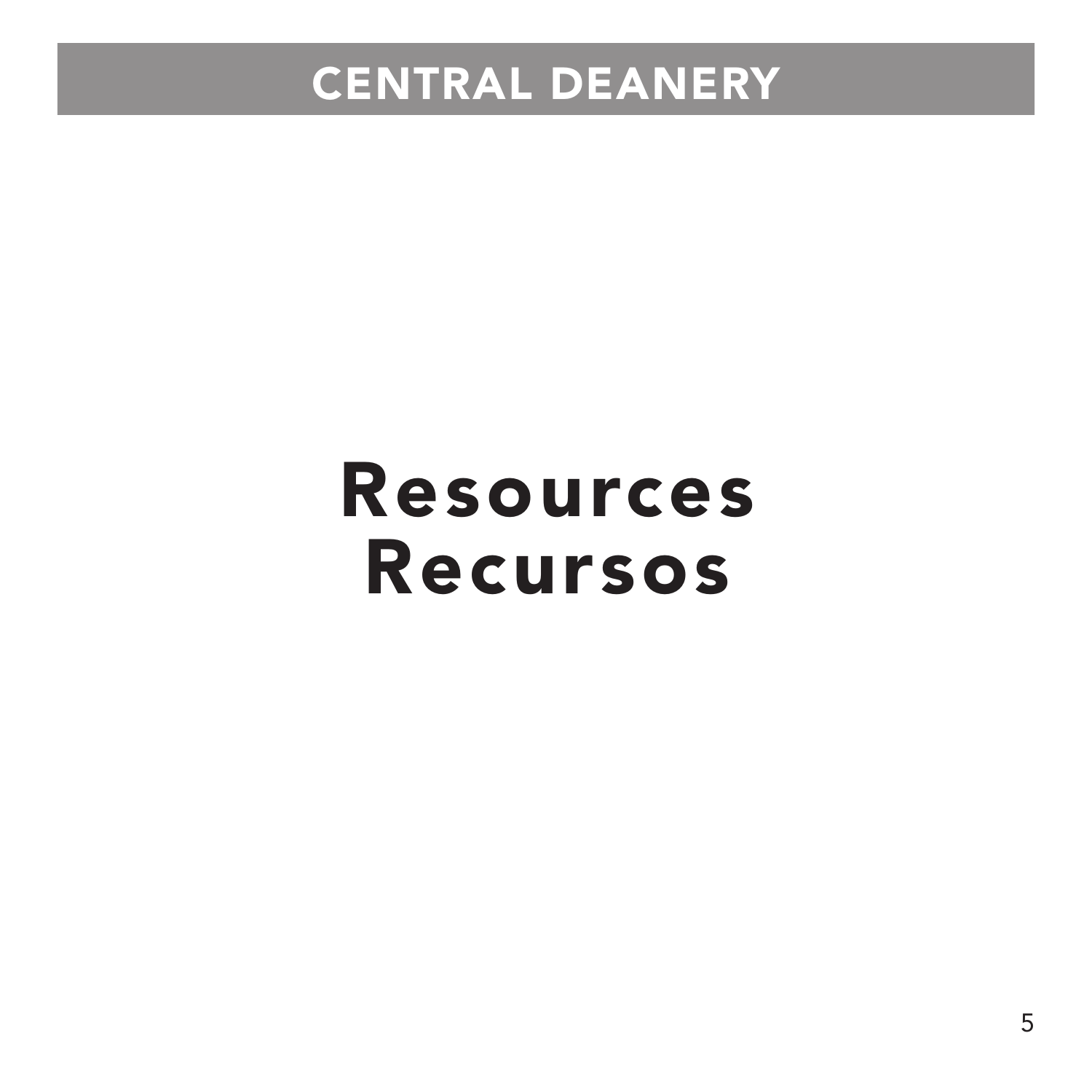## CRITTENDEN COUNTY

## Clothing and Goods | Ropa y bienes \_\_\_\_\_\_\_\_\_\_\_\_\_\_\_\_\_\_\_\_\_\_\_\_\_\_\_\_\_\_\_\_\_\_\_\_\_\_\_\_\_\_\_\_\_

The Closet-Crittenden County Middle School 270-965-5221

519 W Gum St., Marion, KY 42064 ccms-crcs-ky.schoolloop.com

### Education | Educación \_\_\_\_\_\_\_\_\_\_\_\_\_\_\_\_\_\_\_\_\_\_\_\_\_\_\_\_\_\_\_\_\_\_\_\_\_\_\_\_\_\_\_\_\_

2265 Harrodsburg Rd., Lexington, KY 40504 www.apprisen.com

### Financial Assistance | Asistencia financier \_\_\_\_\_\_\_\_\_\_\_\_\_\_\_\_\_\_\_\_\_\_\_\_\_\_\_\_\_\_\_\_\_\_\_\_\_\_\_\_\_\_\_\_\_

Heartland CARES 270-444-8183 619 N. 30th St. Paducah, KY 42001 www.hcares.org

### Food & Meal Assistance Asistencia con alimentos y comidas \_\_\_\_\_\_\_\_\_\_\_\_\_\_\_\_\_\_\_\_\_\_\_\_\_\_\_\_\_\_\_\_\_\_\_\_\_\_\_\_\_\_\_\_\_

#### Heartland CARES 270-444-8183

619 N. 30th St. Paducah, KY 42001 www.hcares.org

Apprisen 800-355-2227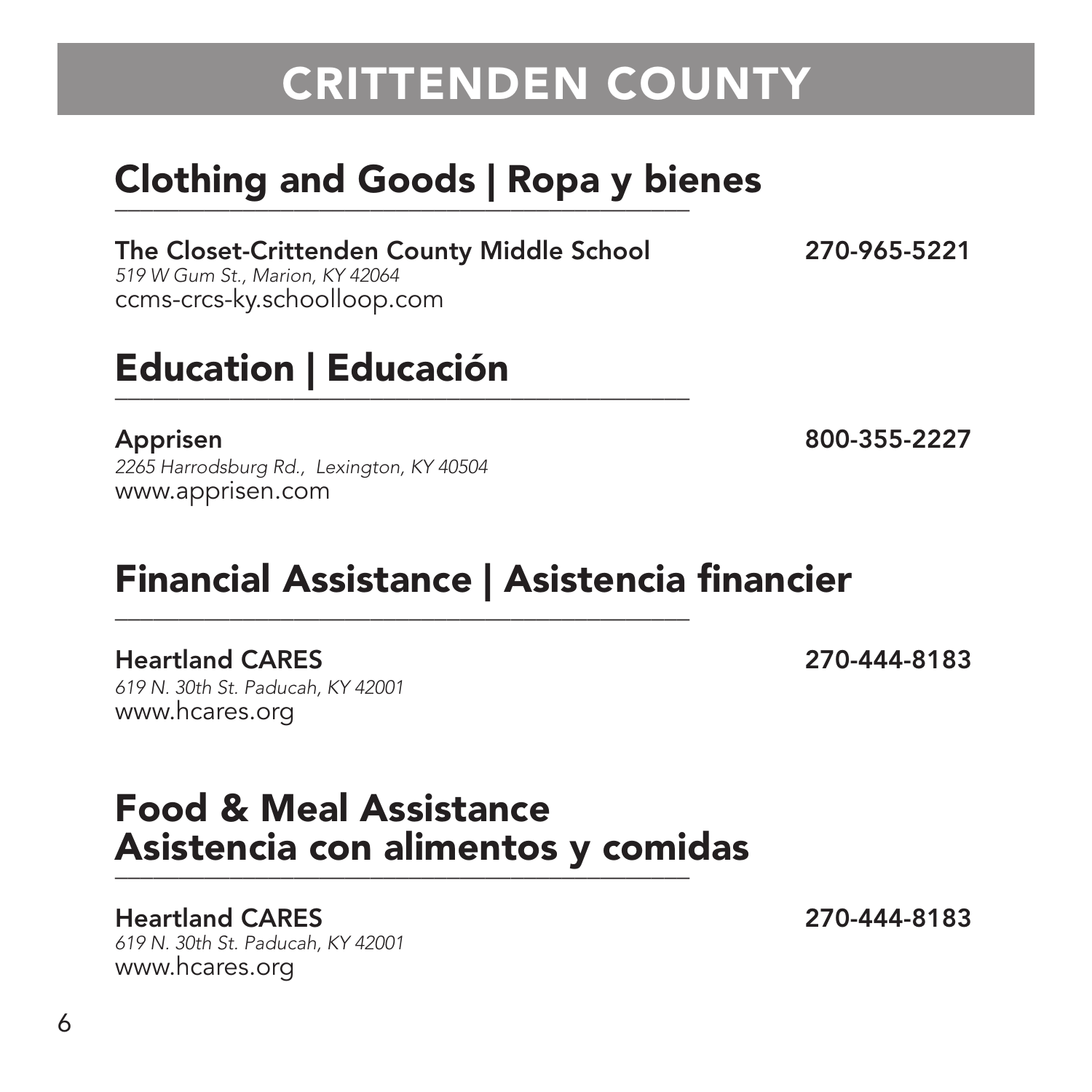# CRITTENDEN COUNTY

| <b>Pennyrile Allied Community Services</b><br>Courthouse, Marion, KY 42064<br>www.pacs-ky.org                   | 270-965-4763 |
|-----------------------------------------------------------------------------------------------------------------|--------------|
| Health   Salud                                                                                                  |              |
| <b>Heartland CARES</b><br>619 N. 30th St. Paducah. KY 42001<br>www.hcares.org                                   | 270-444-8183 |
| <b>Pennyroyal Center</b><br>P.O. Box 614, Hopkinsville, KY 42241<br>www.pennyroyalcenter.org"                   | 877-473-7766 |
| Sanctuary, Inc.<br>P.O. Box 1165, Hopkinsville, KY 42241-1165<br>www.sanctuaryinc.net                           | 270-885-4572 |
| <b>Housing/Emergency Shelter</b><br>Vivienda/Refugio de emergencia                                              |              |
| <b>Heartland CARES</b><br>619 N. 30th St. Paducah, KY 42001                                                     | 270-444-8183 |
| www.hcares.org<br><b>Pennyrile Allied Community Services</b><br>Courthouse, Marion, KY 42064<br>www.pacs-ky.org | 270-965-4763 |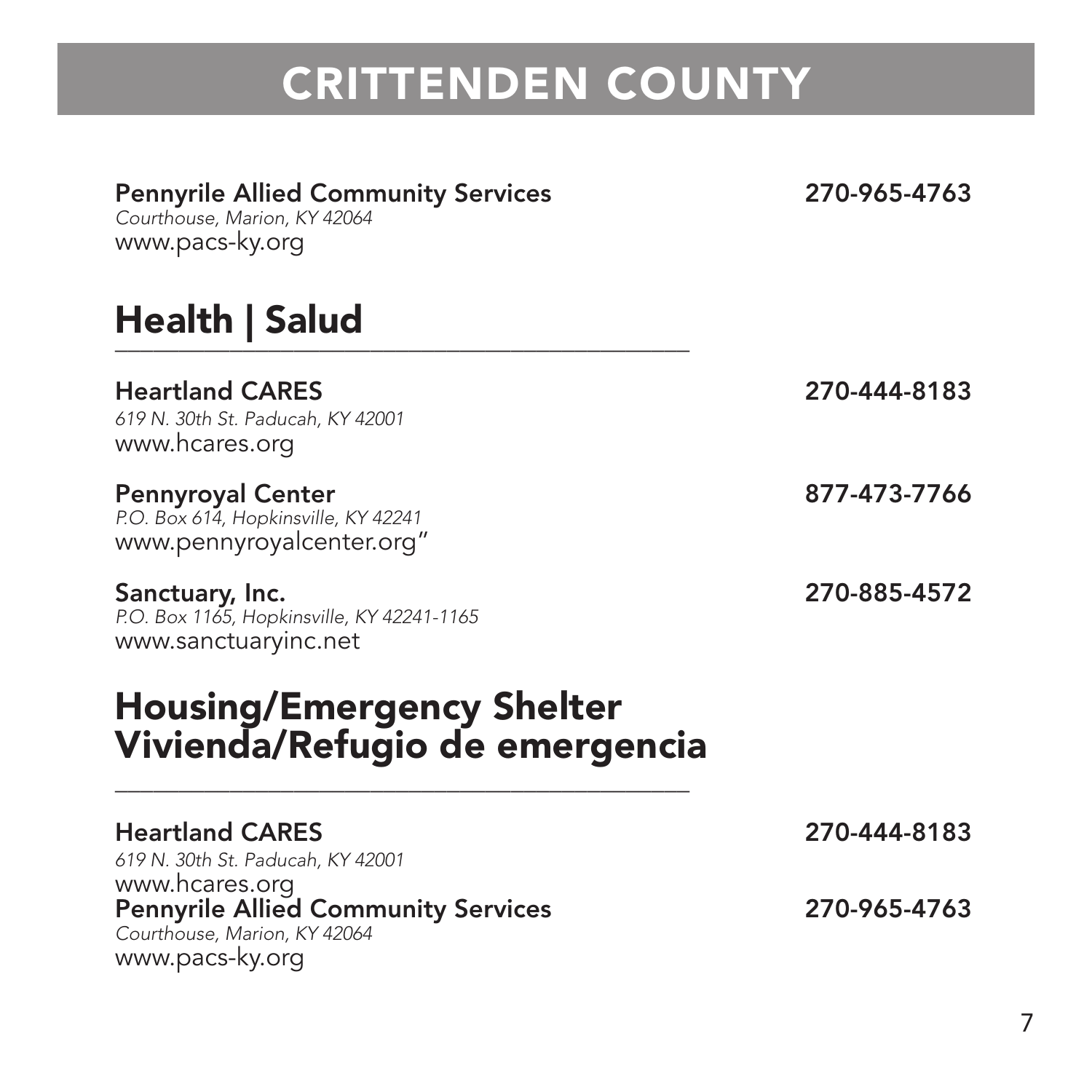## CRITTENDEN COUNTY

#### Sanctuary, Inc. 270-885-4572

P.O. Box 1165, Hopkinsville, KY 42241-1165 www.sanctuaryinc.net

# Legal Services | Servicios jurídicos \_\_\_\_\_\_\_\_\_\_\_\_\_\_\_\_\_\_\_\_\_\_\_\_\_\_\_\_\_\_\_\_\_\_\_\_\_\_\_\_\_\_\_\_\_

Catholic Charities 270-683-1545 600 Locust St., Owensboro, KY 42301

Kentucky Legal Aid 800-782-4219 117 W 2nd St., Owensboro, Ky 42303 www.klaid.org/

### Pregnancy Crisis Center Centro de crisis de embarazo \_\_\_\_\_\_\_\_\_\_\_\_\_\_\_\_\_\_\_\_\_\_\_\_\_\_\_\_\_\_\_\_\_\_\_\_\_\_\_\_\_\_\_\_\_

Door of Hope 270-821-9825 1805 S Main St. Madisonville, KY 42431

### Transportation | Transporte \_\_\_\_\_\_\_\_\_\_\_\_\_\_\_\_\_\_\_\_\_\_\_\_\_\_\_\_\_\_\_\_\_\_\_\_\_\_\_\_\_\_\_\_\_

#### Heartland CARES 270-444-8183

619 N. 30th St. Paducah, KY 42001 www.hcares.org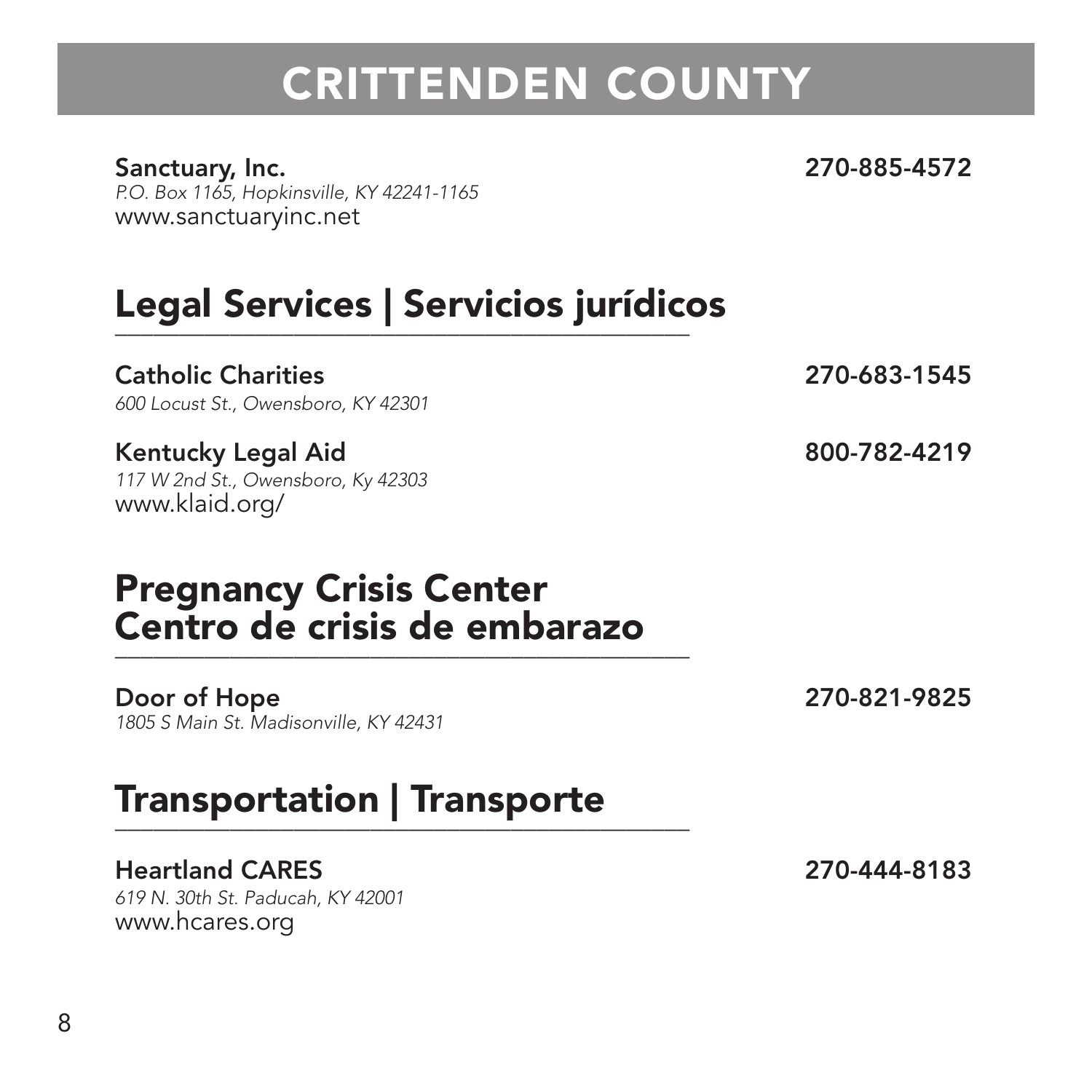## Clothing and Goods | Ropa y bienes \_\_\_\_\_\_\_\_\_\_\_\_\_\_\_\_\_\_\_\_\_\_\_\_\_\_\_\_\_\_\_\_\_\_\_\_\_\_\_\_\_\_\_\_\_

| Goodwill<br>1300 S. Green St., Henderson, KY 42420<br>www.facebook.com/pages/Goodwill/157673020931975                                   | 270-827-4663 |
|-----------------------------------------------------------------------------------------------------------------------------------------|--------------|
| <b>St. Vincent DePaul</b><br>116 N. Alvasia St., Henderson, KY 42420<br>www.facebook.com/pages/St-Vincent-De-Paul-Store/135176756531156 | 270-827-4138 |
| <b>The Salvation Army</b><br>1213 Washington St., Henderson, KY 42420<br>www.facebook.com/SAHendersonKYFamilyStore                      | 270-826-5160 |
| <b>Education   Educación</b>                                                                                                            |              |
| <b>Central Academy</b><br>851 Center St., Henderson, KY 42420<br>www.centralacademy.henderson.kyschools.us/                             | 270-831-5100 |
| <b>Henderson Community College</b><br>2660 S. Green St., Henderson, KY 42420<br>www.henderson.kctcs.edu/                                | 270-827-1867 |

### Henderson County High School 270-831-8800 2424 Zion Rd., Henderson, KY 42420

www.hchs.henderson.kyschools.us/

9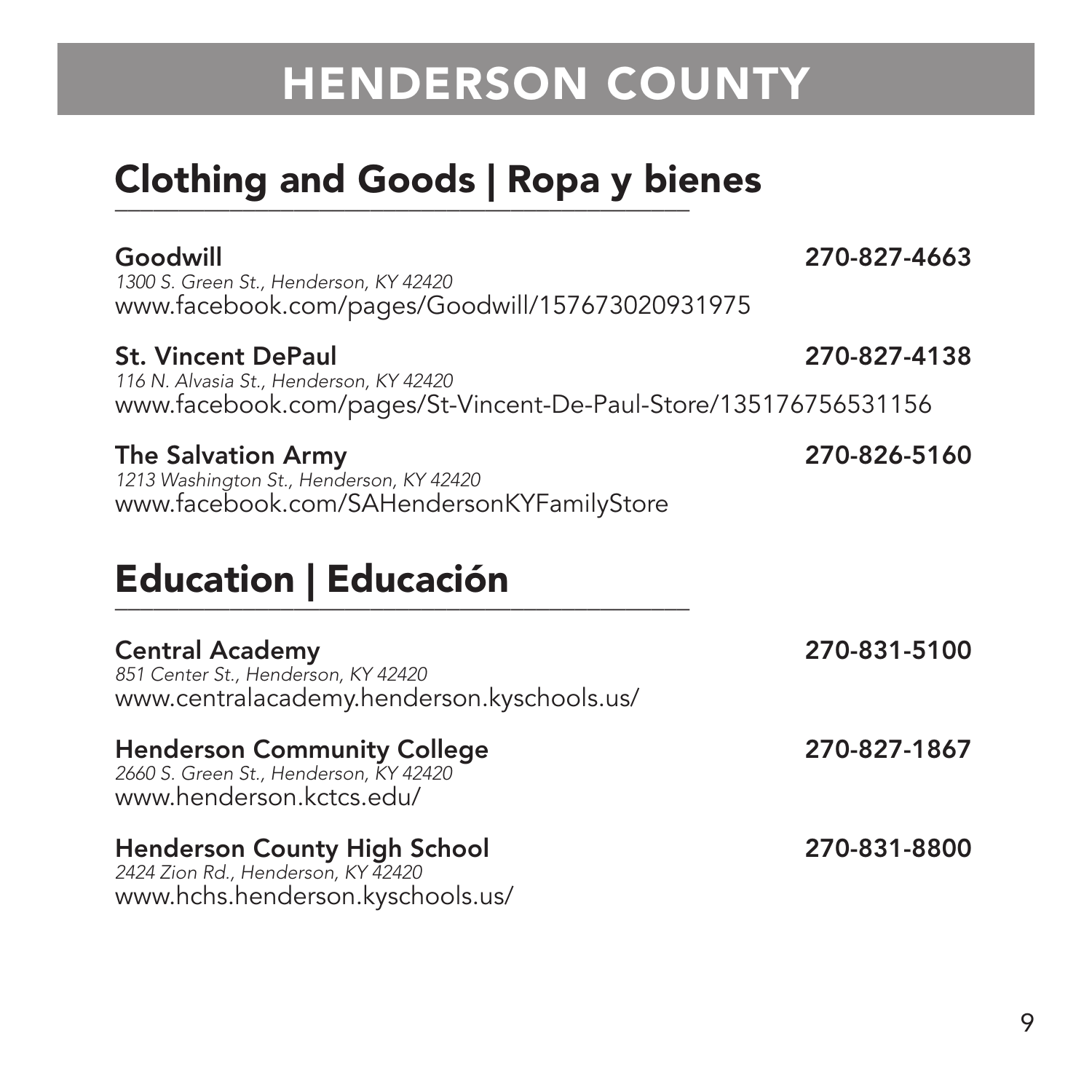### **Henderson County Library 270-826-3712**<br>101 S. Main St., Henderson, KY 42420

www.hcpl.org/

Henderson Skills U 270-831-9649 2660 S. Green St., Henderson, KY 42420 www.henderson.kctcs.edu

Financial Assistance | Asistencia financier<br>————————————————————

| <b>Audubon Area Community Services</b><br>324 1st St., Henderson, KY 42420<br>www.audubon-area.com/                                | 270-826-6071 |
|------------------------------------------------------------------------------------------------------------------------------------|--------------|
| <b>DCBS</b><br>510 Klutey Park Drive, Henderson, KY 42420<br>www.chfs.ky.gov/Pages/index.aspx                                      | 270-826-6203 |
| <b>Henderson Christian Community Outreach</b><br>700 N. Green St., Henderson, KY 42420<br>www.facebook.com/CommunityBaptistChurch/ | 270-826-5592 |
| Holy Name of Jesus Catholic Church<br>511 2nd St., Henderson, KY 42420<br>www.holynameparish.net/                                  | 270-826-2096 |
| <b>Kentucky Career Center</b><br>3108 Fairview Drive, Owensboro, KY 42303<br>www.kccgreenriver.com"                                | 270-686-2552 |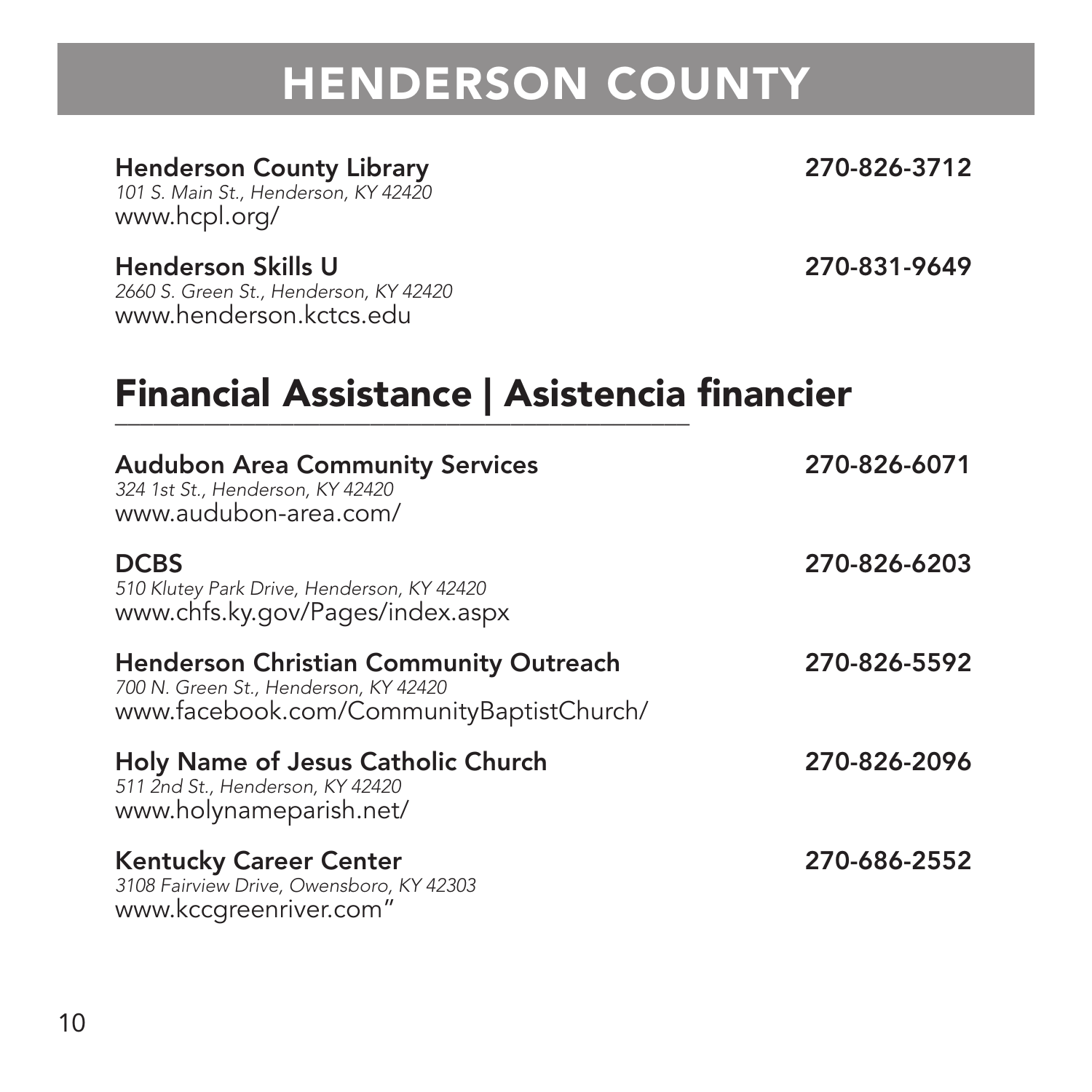#### Veterans Affairs-District 17 270-399-1618

926 Veterans Dr., Hansen, KY 42413 www.veterans.ky.gov

### Food & Meal Assistance Asistencia con alimentos y comidas

| <b>Audubon Area Community Services</b><br>324 1st St., Henderson, KY 42420<br>www.audubon-area.com/                                | 270-826-6071 |
|------------------------------------------------------------------------------------------------------------------------------------|--------------|
| <b>DCBS</b><br>510 Klutey Park Drive, Henderson, KY 42420<br>www.chfs.ky.gov/Pages/index.aspx                                      | 270-826-6203 |
| <b>Henderson Christian Community Outreach</b><br>700 N. Green St., Henderson, KY 42420<br>www.facebook.com/CommunityBaptistChurch/ | 270-826-5592 |
| Holy Name of Jesus Catholic Church<br>511 2nd St., Henderson, KY 42420<br>www.holynameparish.net/                                  | 270-826-2096 |
| Matthew 25<br>425 Old Corydon Rd., Henderson, KY 42420<br>www.matthew25clinic.org/                                                 | 270-826-0200 |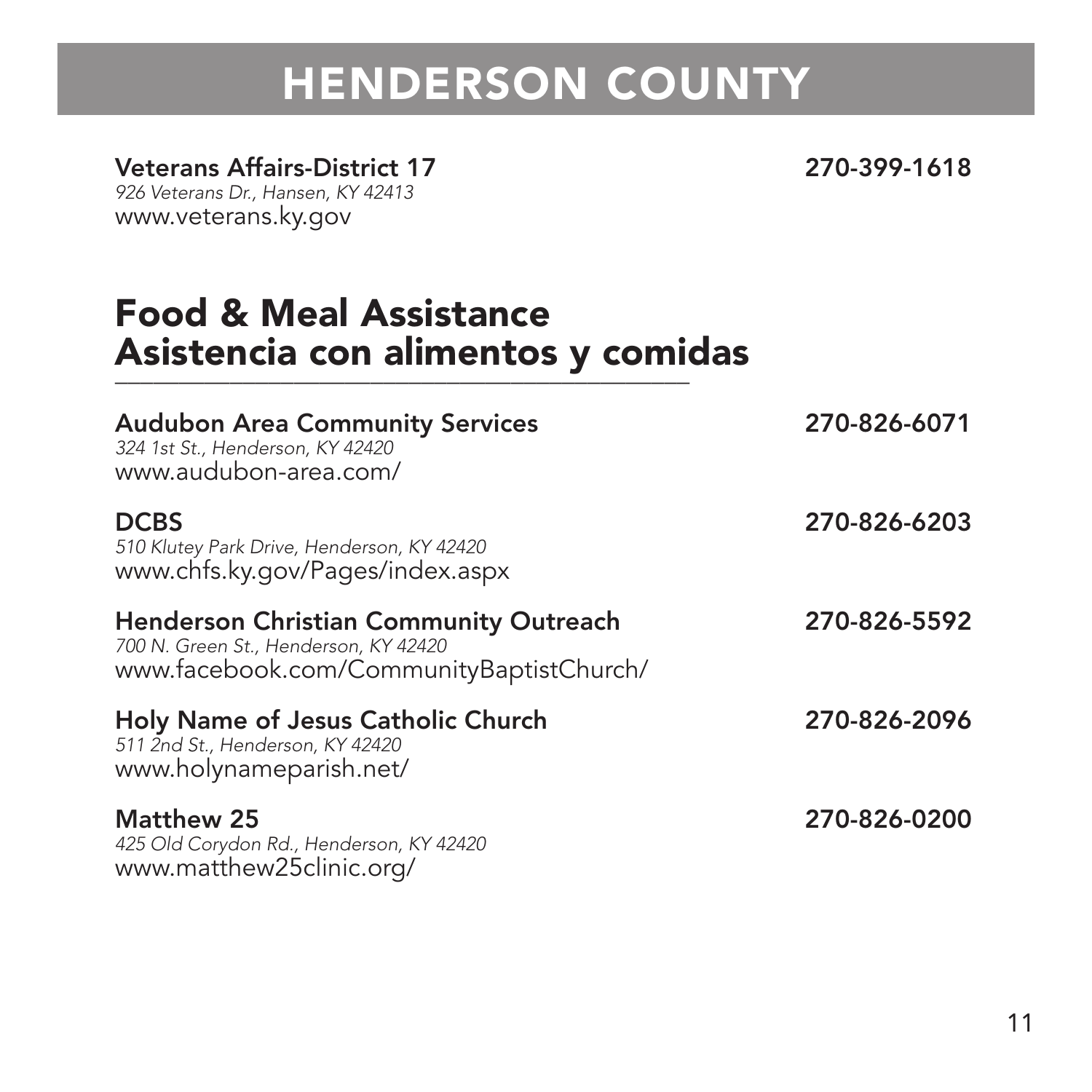### Health | Salud

| Green River Area Health Dept.<br>427 Klutey Park Plaza Dr., Henderson, KY 42420<br>www.healthdepartment.org/                              | 270-826-3951 |
|-------------------------------------------------------------------------------------------------------------------------------------------|--------------|
| <b>Hugh Edward Sandefur Training Center</b><br>1030 Market St., Henderson, KY 42420<br>www.sandefurcenter.org/                            | 270-827-2401 |
| Matthew 25 AIDS Services<br>452 Old Corydon Rd, Henderson KY 42420<br>www.matthew25clinic.org/                                            | 270-826-0200 |
| Methodist Hospital<br>1305 North Elm St., Henderson, KY 42420<br>www.methodisthospital.net/                                               | 270-827-7700 |
| Owensboro Health Henderson Complex<br>1200 Barret Blvd., Henderson, KY 42420<br>www.owensborohealth.org/patient-visitor/ohmg/healthplex/  | 270-844-8600 |
| <b>River Valley</b><br>618 North Green St., Henderson, KY 42420<br>www.rvbh.com/crisis-line/                                              | 270-826-8314 |
| <b>Vocational Rehabilitation</b><br>2660 S. Green St., Henderson, KY 42420<br>www.kcc.ky.gov/Vocational-Rehabilitation/Pages/default.aspx | 270-826-0896 |
| <b>Women's Addiction Recovery Manor</b><br>56 N. McKinley St., Henderson, KY 42420<br>www.facebook.com/pg/Womens-Addiction-Recovery-Manor | 270-826-0036 |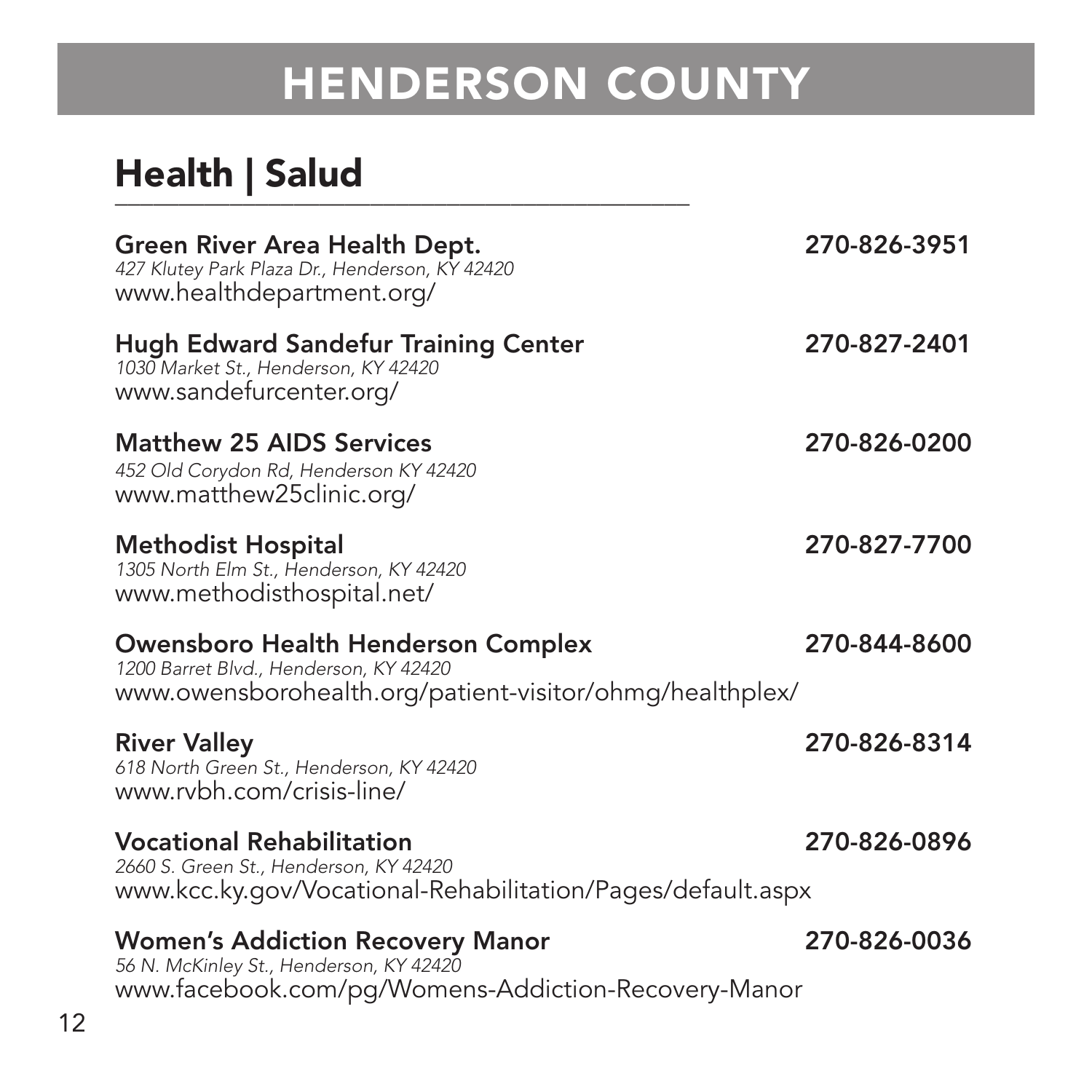### Housing/Emergency Shelter Vivienda/Refugio de emergencia \_\_\_\_\_\_\_\_\_\_\_\_\_\_\_\_\_\_\_\_\_\_\_\_\_\_\_\_\_\_\_\_\_\_\_\_\_\_\_\_\_\_\_\_\_

| <b>Father Bradley Shelter for Women and Children</b><br>530 Klutey Park Dr., Henderson, KY 42420<br>www.fatherbradleyshelter.com/               | 270-830-8063 |
|-------------------------------------------------------------------------------------------------------------------------------------------------|--------------|
| Harbor House Christian Center<br>804 Clay St., Henderson, KY 42420<br>www.facebook.com/pages/Harbor-House-Christian-Cen-<br>ter/142619852450904 | 270-827-5010 |
| <b>Henderson Housing Authority</b><br>111 S. Adams St., Henderson, KY 42420<br>www.hahenderson.org/                                             | 270-827-1294 |
| <b>Women's Addiction Recovery Manor</b><br>56 N. McKinley St., Henderson, KY 42420<br>www.facebook.com/pg/Womens-Addiction-Recovery-Manor       | 270-826-0036 |
| Legal Services   Servicios jurídicos                                                                                                            |              |
| <b>Catholic Charities</b><br>600 Locust St., Owensboro, KY 42301                                                                                | 270-683-1545 |
| Kentucky Legal Aid<br>117 W 2nd St., Owensboro, Ky 42303<br>www.klaid.org/                                                                      | 800-782-4219 |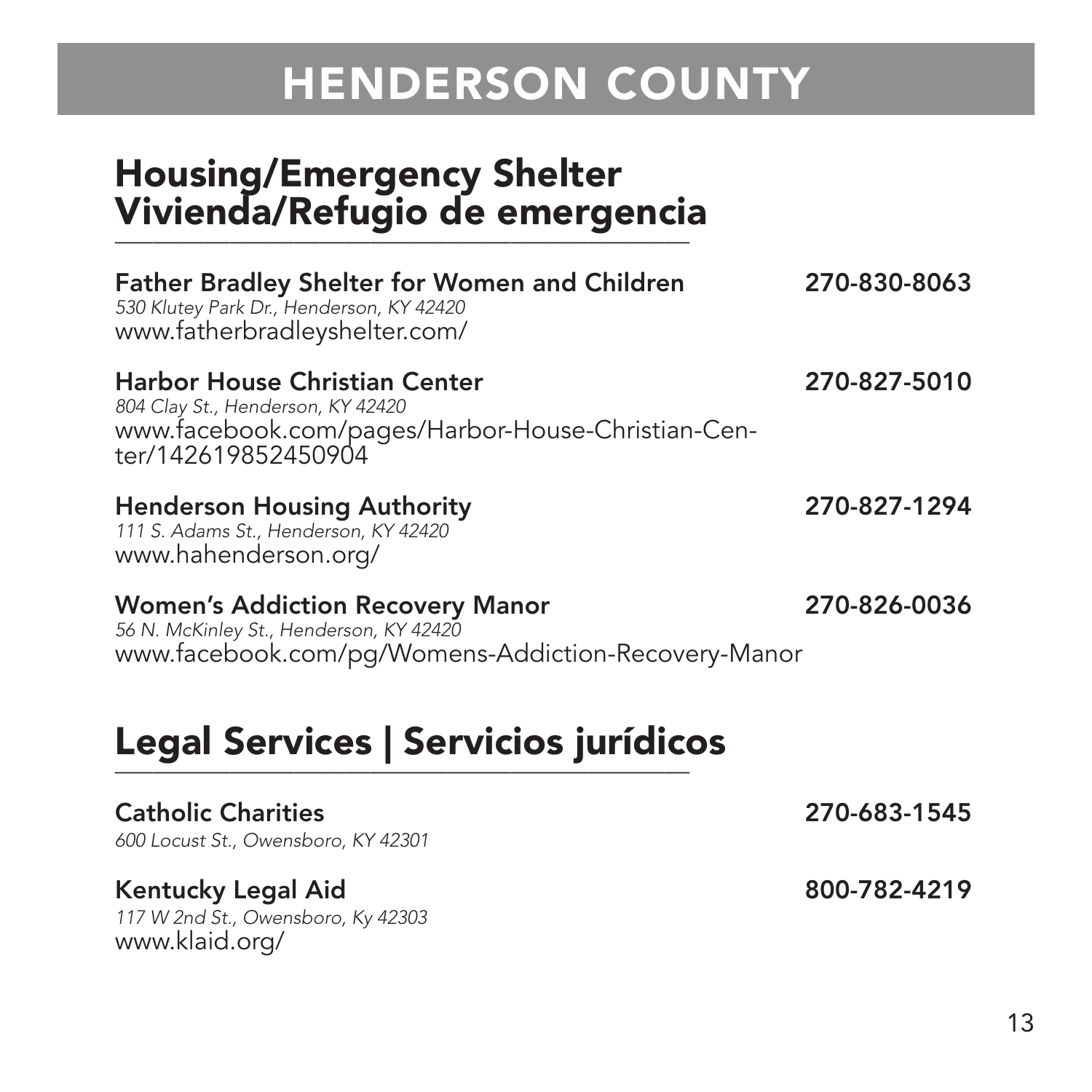### Pregnancy Crisis Center Centro de crisis de embarazo \_\_\_\_\_\_\_\_\_\_\_\_\_\_\_\_\_\_\_\_\_\_\_\_\_\_\_\_\_\_\_\_\_\_\_\_\_\_\_\_\_\_\_\_\_

| CareNet Owensboro<br>922 Triplett St #7, Owensboro, KY 42303                   | 270-685-5077 |
|--------------------------------------------------------------------------------|--------------|
| Marsha's Place Pregnancy Resource Center<br>235 N Elm St., Henderson, KY 42420 | 270-826-9674 |
| Methodist Women's Services<br>736 N Elm St., Henderson, KY 42420               | 270-827-4000 |

### Transportation | Transporte \_\_\_\_\_\_\_\_\_\_\_\_\_\_\_\_\_\_\_\_\_\_\_\_\_\_\_\_\_\_\_\_\_\_\_\_\_\_\_\_\_\_\_\_\_

| <b>GRITS (Audubon Area)</b><br>222 St. Elizabeth St., Owensboro, KY 42301<br>www.audubon-area.com/transportation.html | 270-686-1651 |
|-----------------------------------------------------------------------------------------------------------------------|--------------|
| H.A.R.T<br>401 N. Elm St., Henderson, KY 42420<br>www.cityofhendersonky.org/199/Mass-Transit                          | 270-831-1249 |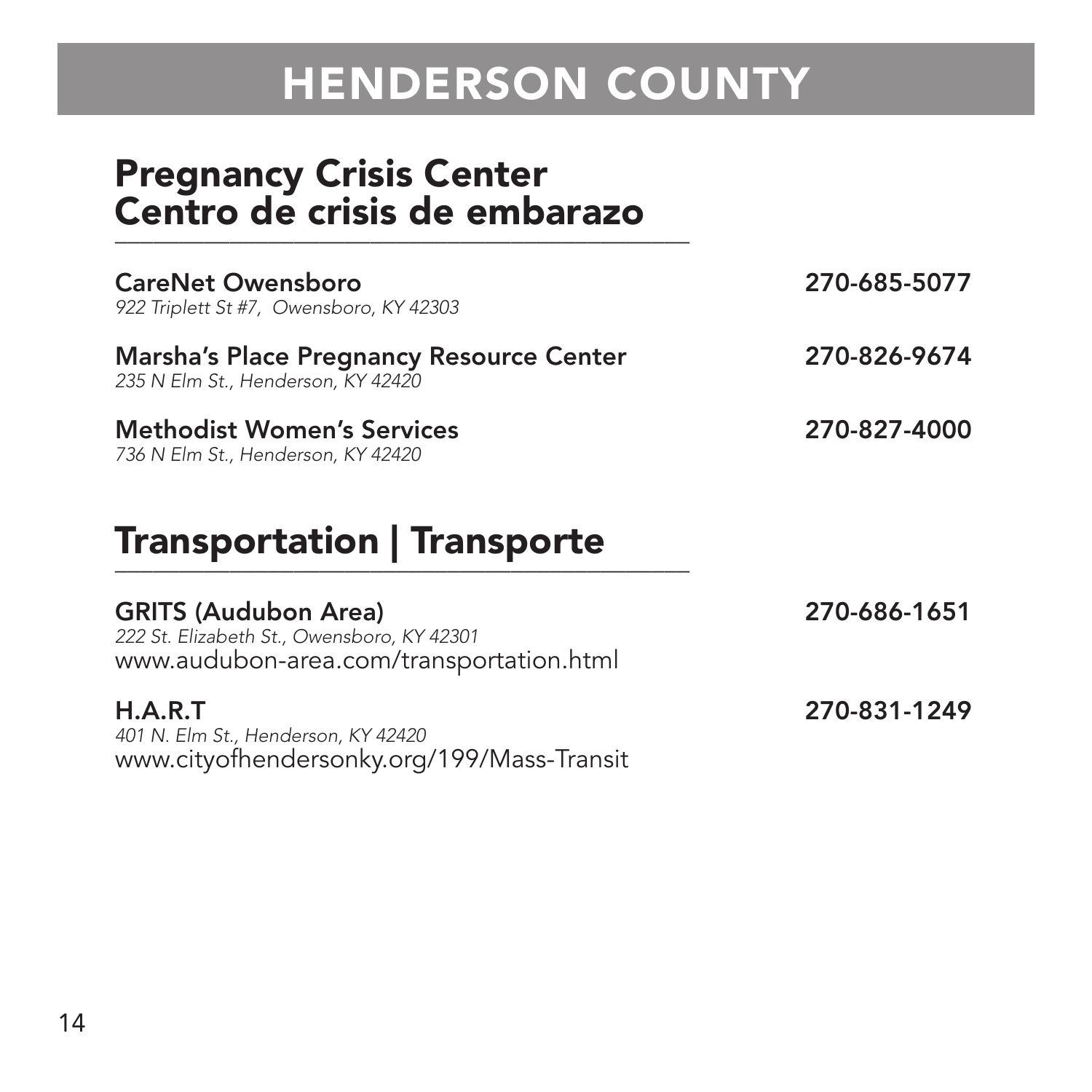## Clothing and Goods | Ropa y bienes \_\_\_\_\_\_\_\_\_\_\_\_\_\_\_\_\_\_\_\_\_\_\_\_\_\_\_\_\_\_\_\_\_\_\_\_\_\_\_\_\_\_\_\_\_

#### St. Vincent DePaul 270-389-4281

266 Jim Veach Rd., Morganfield, KY 42437 www.facebook.com/UCStVincentdePaul/

### Education | Educación \_\_\_\_\_\_\_\_\_\_\_\_\_\_\_\_\_\_\_\_\_\_\_\_\_\_\_\_\_\_\_\_\_\_\_\_\_\_\_\_\_\_\_\_\_

### Earle C. Clements Job Corps 270-389-2419

2302 US Hwy 60 E, Morganfield, KY 42437 www.earlecclements.jobcorps.gov/

#### Union County Adult Education 270-831-9668

4500 US Hwy 60 W, Morganfield, KY 42437 www.facebook.com/Union-County-Adult-Education-144451706167/

| Union County Board of Education<br>510 S. Mart St., Morganfield, KY 42437<br>www.union.kyschools.us/              | 270-389-1694 |
|-------------------------------------------------------------------------------------------------------------------|--------------|
| Union County High School<br>4464 US HWY 60 W, Morganfield, KY 42437<br>www.union.kyschools.us                     | 270-389-1454 |
| <b>Union County Public Library</b><br>126 S. Morgan St., Morganfield, KY 42437<br>www.youseemore.com/unioncounty/ | 270-389-4696 |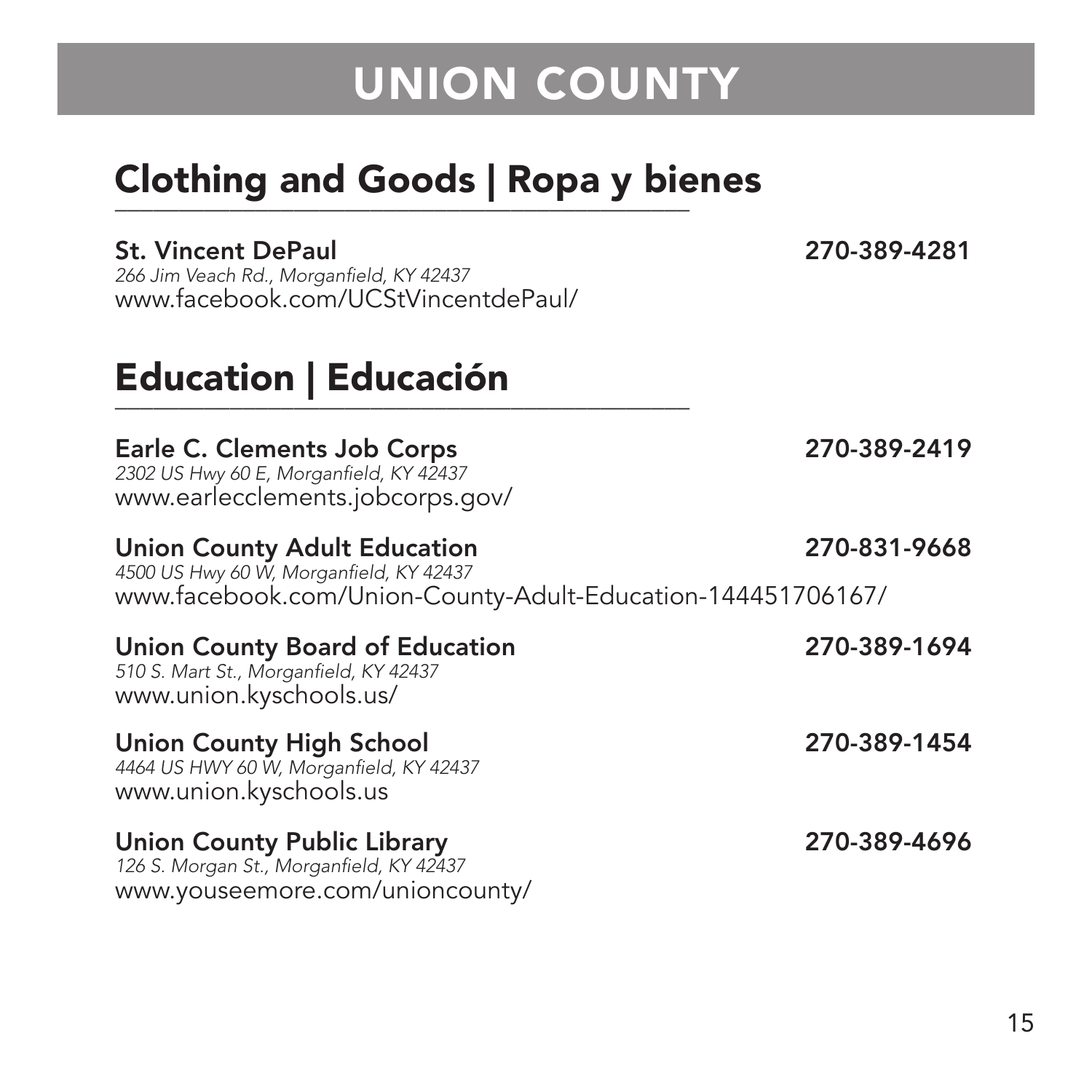## Financial Assistance | Asistencia financier<br>————————————————————

Audubon Area Community Action 270-389-3742 227 North Richards Lane, Morganfield, KY 42347

www.audubon-area.com

717 US 60, Morganfield, KY 42347 270-389-2314 www.chfs.ky.gov/agencies/dcbs/Pages/d

DCBS 270-389-2314

### Food & Meal Assistance Asistencia con alimentos y comidas \_\_\_\_\_\_\_\_\_\_\_\_\_\_\_\_\_\_\_\_\_\_\_\_\_\_\_\_\_\_\_\_\_\_\_\_\_\_\_\_\_\_\_\_\_

| <b>Audubon Area Community Action</b><br>227 North Richards Lane, Morganfield, KY 42347<br>www.audubon-area.com | 270-389-3742 |
|----------------------------------------------------------------------------------------------------------------|--------------|
| <b>DCBS</b><br>717 US 60, Morganfield, KY 42347 270-389-2314<br>www.chfs.ky.gov/agencies/dcbs/Pages/d          | 270-389-2314 |
| <b>First Christian Church</b><br>725 N. Main, Sturgis, KY 42459                                                | 270-333-2115 |
| <b>Happy Pack</b><br>510 S. Mart St., Morganfield, KY 42347<br>www.union.kyschools.us                          | 270-333-2503 |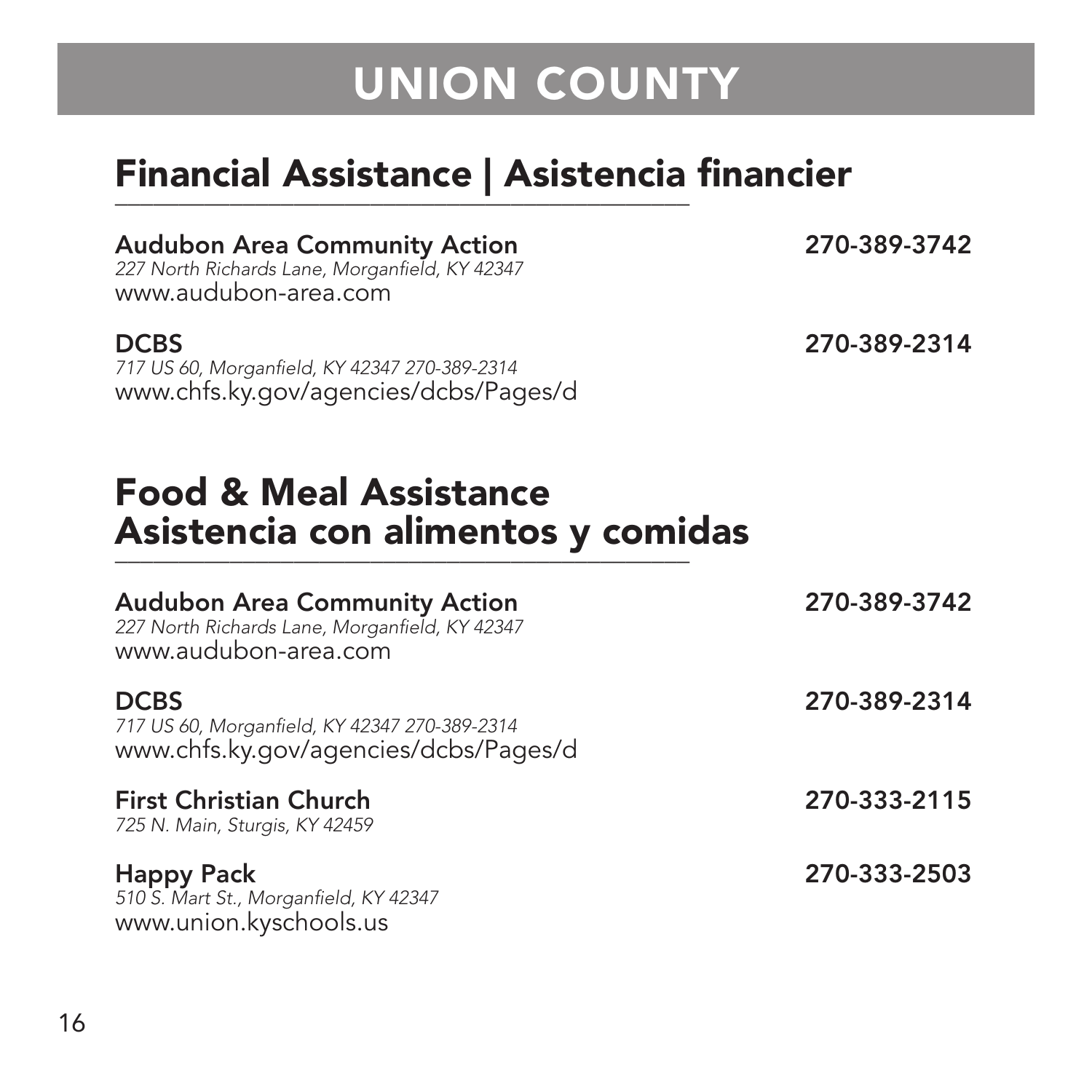| Morganfield UMC<br>120 E. Obannon St., Morganfield, KY 42347                                                                                 | 270-389-1351 |
|----------------------------------------------------------------------------------------------------------------------------------------------|--------------|
| <b>St. Vincent DePaul</b><br>266 Jim Veach Rd., Morganfield, KY 42347<br>www.facebook.com/UCStVincentdePaul/                                 | 270-389-4281 |
| <b>Sturgis Church of God</b><br>722 King St., Sturgis, KY 42459                                                                              | 270-333-2717 |
| Health   Salud                                                                                                                               |              |
| <b>Audubon Area Community Action</b><br>227 North Richards Lane, Morganfield, KY 42347<br>www.audubon-area.com                               | 270-389-3742 |
| <b>Deaconess Union County Hospital</b><br>4604 US Hwy 60, Morganfield, KY 42347<br>https://www.deaconess.com/Deaconess-Union-County-Hospital | 270-389-5000 |
| <b>River Valley</b><br>233 North Townsend Rd., Morganfield, KY 42347<br>www.rybh.com                                                         | 270-389-3240 |
| <b>Union County Health Department</b><br>218 W. McElroy St., Morganfield, KY 42347<br>www.opa-fpclinicdb.hhs.gov                             | 270-389-1230 |
| <b>Vocational Rehabilitation</b><br>3108 Fairview Drive, Owensboro, KY 42301<br>www.kcc.ky.gov                                               | 270-687-7308 |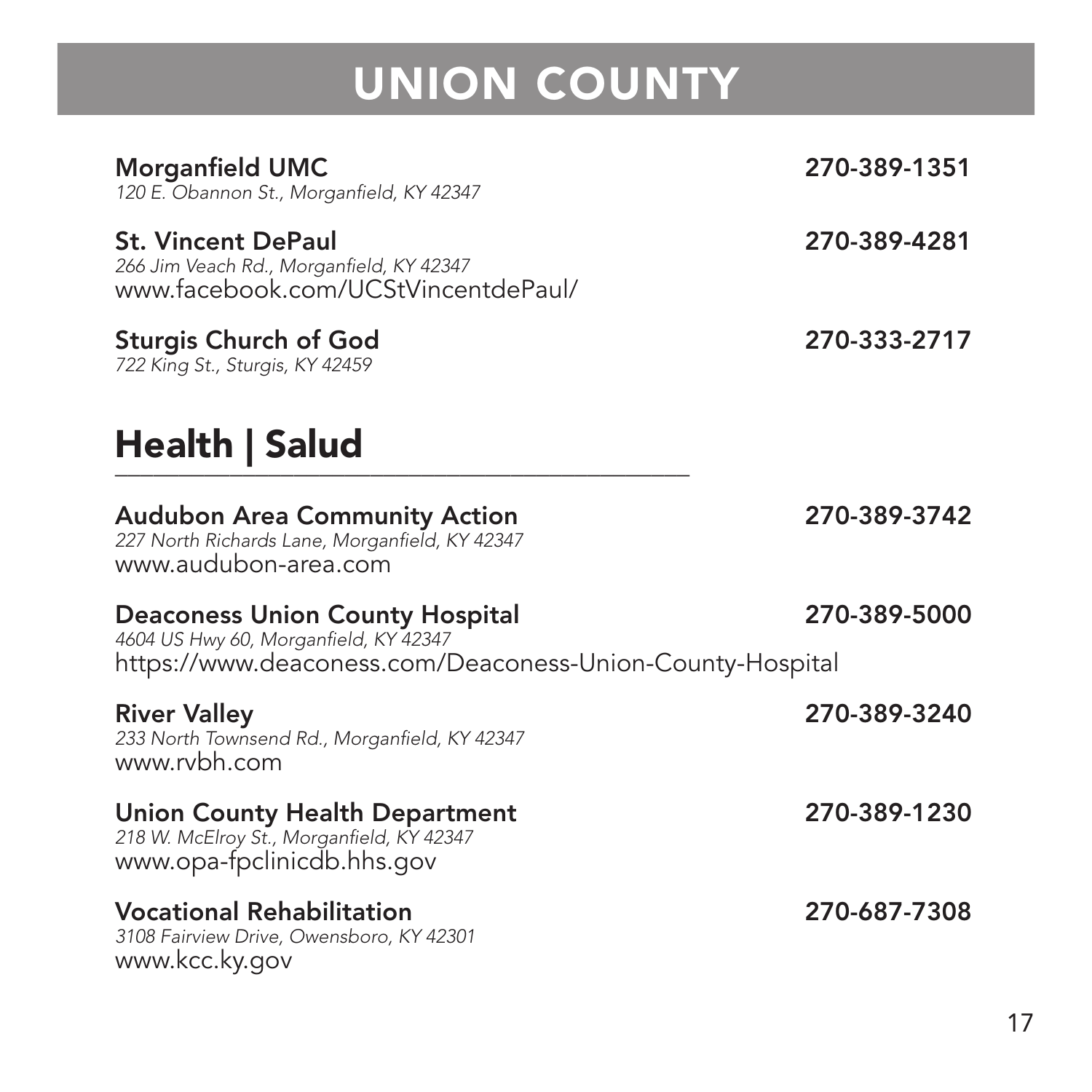### Housing/Emergency Shelter Vivienda/Refugio de emergencia \_\_\_\_\_\_\_\_\_\_\_\_\_\_\_\_\_\_\_\_\_\_\_\_\_\_\_\_\_\_\_\_\_\_\_\_\_\_\_\_\_\_\_\_\_

| Legal Services   Servicios jurídicos                                                                           |              |
|----------------------------------------------------------------------------------------------------------------|--------------|
| <b>Morganfield Housing Authority</b><br>703 Culver Court, Morganfield, KY 42347                                | 270-389-3066 |
| <b>Audubon Area Community Action</b><br>227 North Richards Lane, Morganfield, KY 42347<br>www.audubon-area.com | 270-389-3742 |

#### Catholic Charities 270-683-1545

600 Locust St., Owensboro, KY 42301

#### Kentucky Legal Aid 800-782-4219

117 W 2nd St., Owensboro, Ky 42303 www.klaid.org/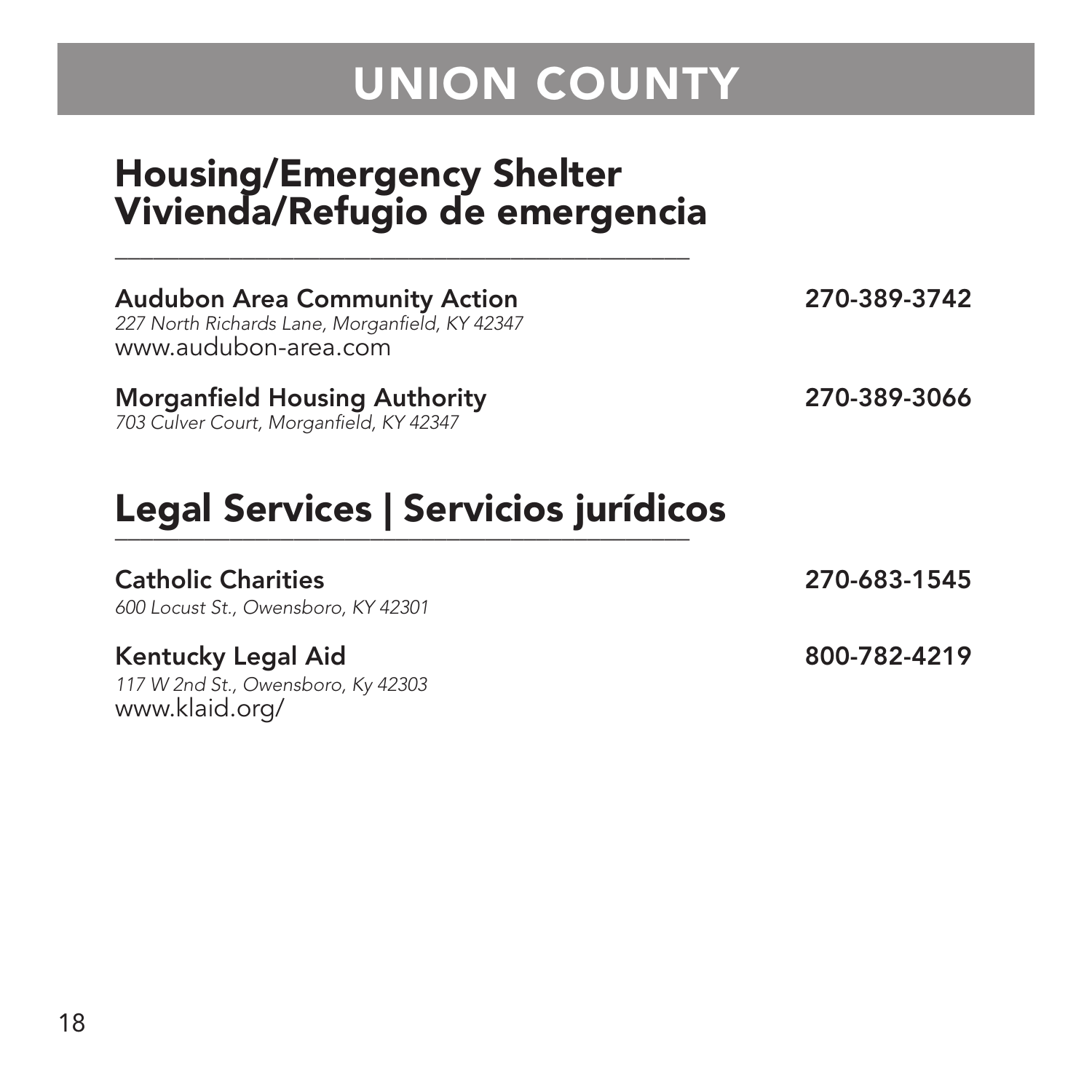### Pregnancy Crisis Center Centro de crisis de embarazo  $-$

| CareNet Owensboro<br>922 Triplett St #7, Owensboro, KY 42303                   | 270-685-5077 |
|--------------------------------------------------------------------------------|--------------|
| Door of Hope<br>1805 S Main St., Madisonville, KY 42431<br>www.doorofhope.com  | 270-821-9825 |
| Marsha's Place Pregnancy Resource Center<br>235 N Elm St., Henderson, KY 42420 | 270-826-9674 |

### Transportation | Transporte \_\_\_\_\_\_\_\_\_\_\_\_\_\_\_\_\_\_\_\_\_\_\_\_\_\_\_\_\_\_\_\_\_\_\_\_\_\_\_\_\_\_\_\_\_

#### GRITS (Audubon Area) 270-686-1651

222 St. Elizabeth St., Owensboro, KY 42301 www.audubon-area.com/transportation.html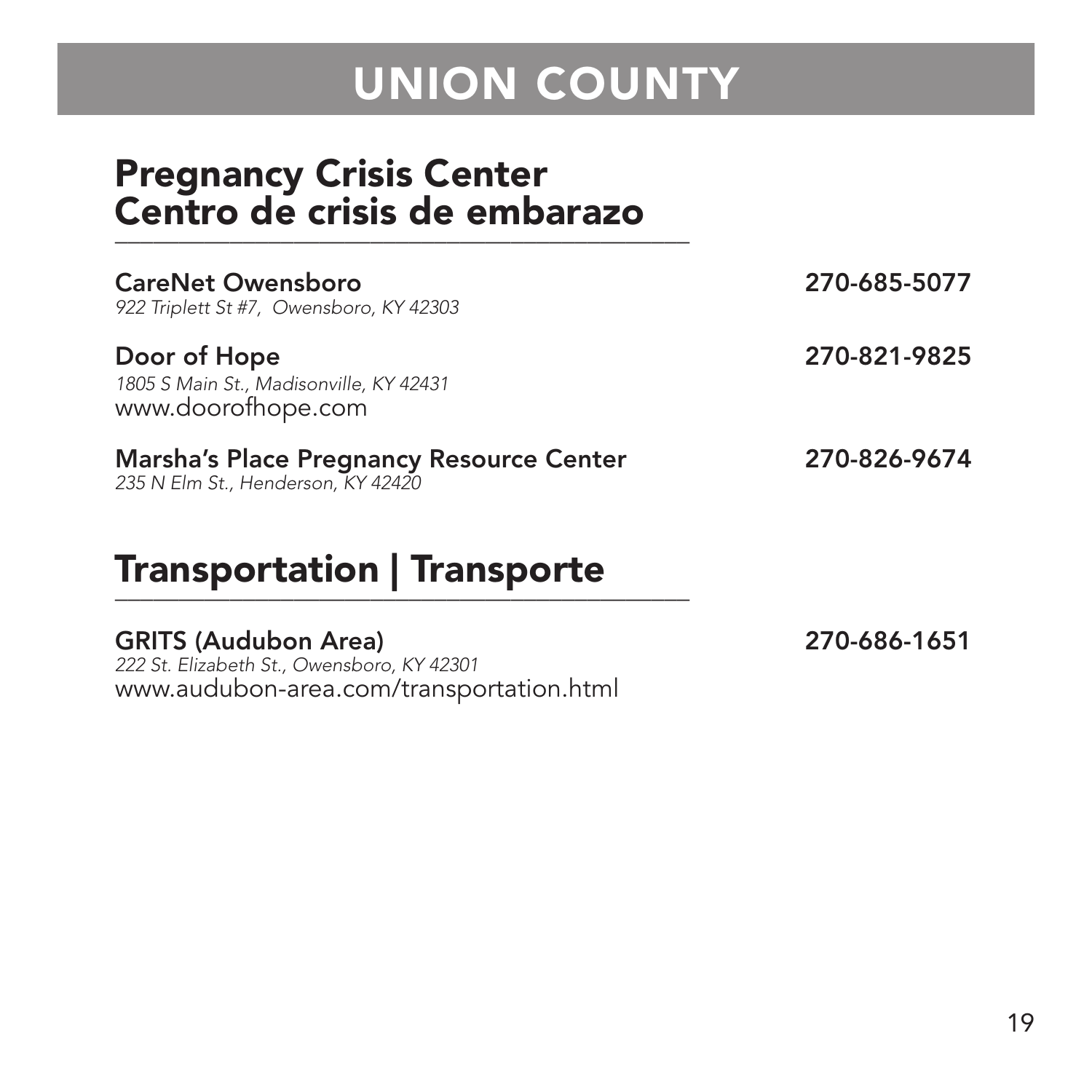## Clothing and Goods | Ropa y bienes \_\_\_\_\_\_\_\_\_\_\_\_\_\_\_\_\_\_\_\_\_\_\_\_\_\_\_\_\_\_\_\_\_\_\_\_\_\_\_\_\_\_\_\_\_

| Goodwill-Madisonville<br>101 Madison Square Dr., Madisonville, KY 42431                                                 | 270-821-9045 |
|-------------------------------------------------------------------------------------------------------------------------|--------------|
| Landon's Hope Resource Center<br>2900 US 41 S, Sebree, KY 42455<br>www.facebook.com/pg/landonshoperesoursecenter/       | 270-884-3334 |
| <b>Education   Educación</b>                                                                                            |              |
| <b>Webster County Adult Ed</b><br>205 Maple St., Providence, KY 42450<br>www.nld.org/webster-county-adult-education     | 270-667-9992 |
| <b>Webster County Adult Ed</b><br>133 N. State St., Sebree, KY 42455<br>www.nld.org/wkec-webster-county-adult-education | 270-835-7719 |
| <b>Webster County Board of Education</b><br>28 State Route 1340, Dixon, KY 42409<br>www.webster.kyschools.us/           | 270-639-5083 |
| Webster County High School<br>1922 US Hwy 41A, Dixon, KY 42409<br>www.webster.kyschools.us/1/Home                       | 270-639-5092 |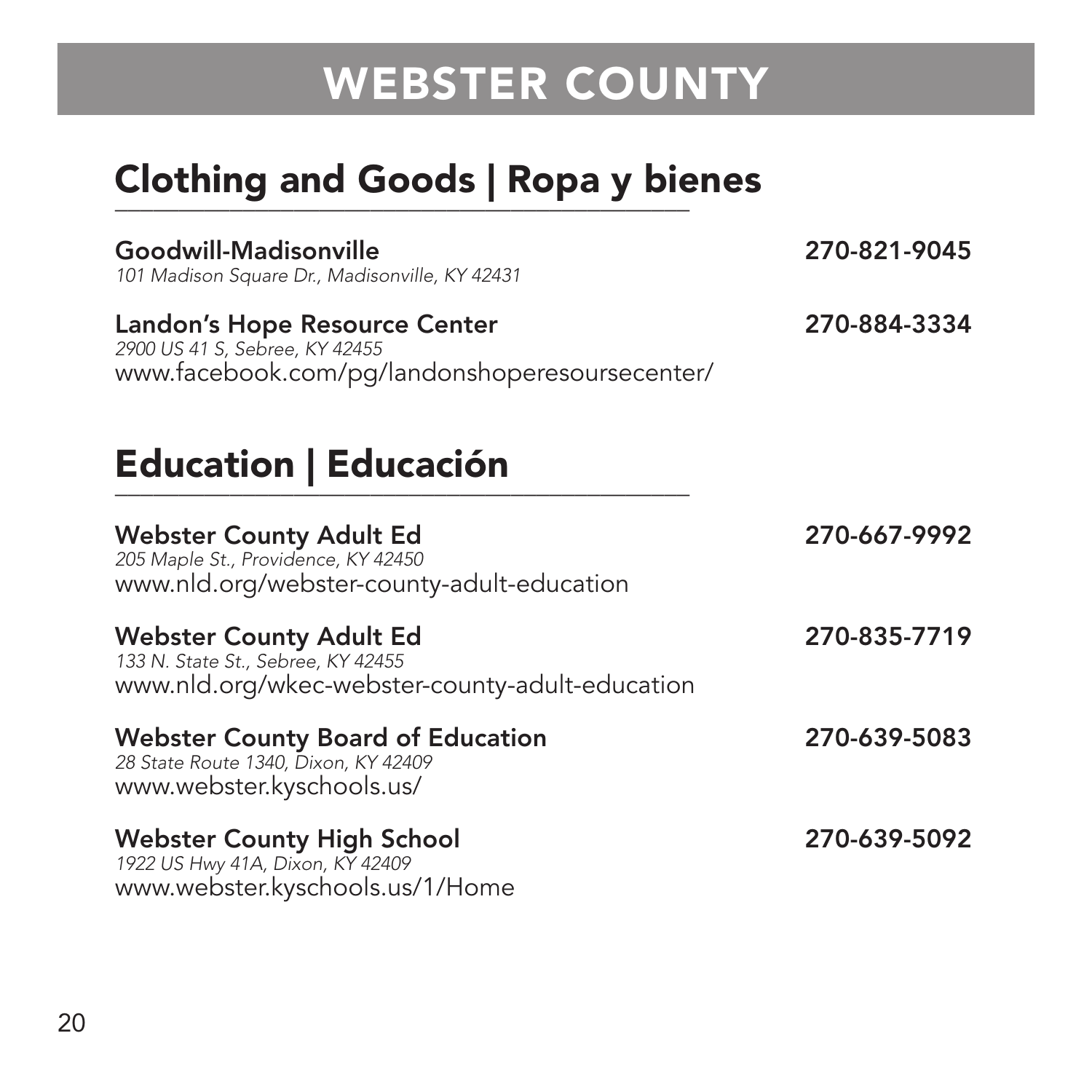Webster County Public Library 270-639-9171<br>101 KY 132, Dixon, KY 42409 www.youseemore.com/webster/directory.asp

## Financial Assistance | Asistencia financier<br>————————————————————

| <b>Audubon Area Community Services</b><br>64 N. College St., Dixon, KY 42409<br>www.audubon-area.com/             | 270-639-5635 |
|-------------------------------------------------------------------------------------------------------------------|--------------|
| <b>DCBS</b><br>26 US Hwy 41A S, Dixon, KY 42409<br>chfs.ky.gov/agencies/dcbs/Pages/default.aspx                   | 855-306-8959 |
| <b>Food &amp; Meal Assistance</b><br>Asistencia con alimentos y comidas                                           |              |
| <b>Audubon Area Community Services</b><br>64 N. College St., Dixon, KY 42409<br>www.audubon-area.com/             | 270-639-5635 |
| <b>DCBS</b><br>26 US Hwy 41A S, Dixon, KY 42409<br>chfs.ky.gov/agencies/dcbs/Pages/default.aspx                   | 855-306-8959 |
| Landon's Hope Resource Center<br>2900 US 41 S, Sebree, KY 42455<br>www.facebook.com/pg/landonshoperesoursecenter/ | 270-884-3334 |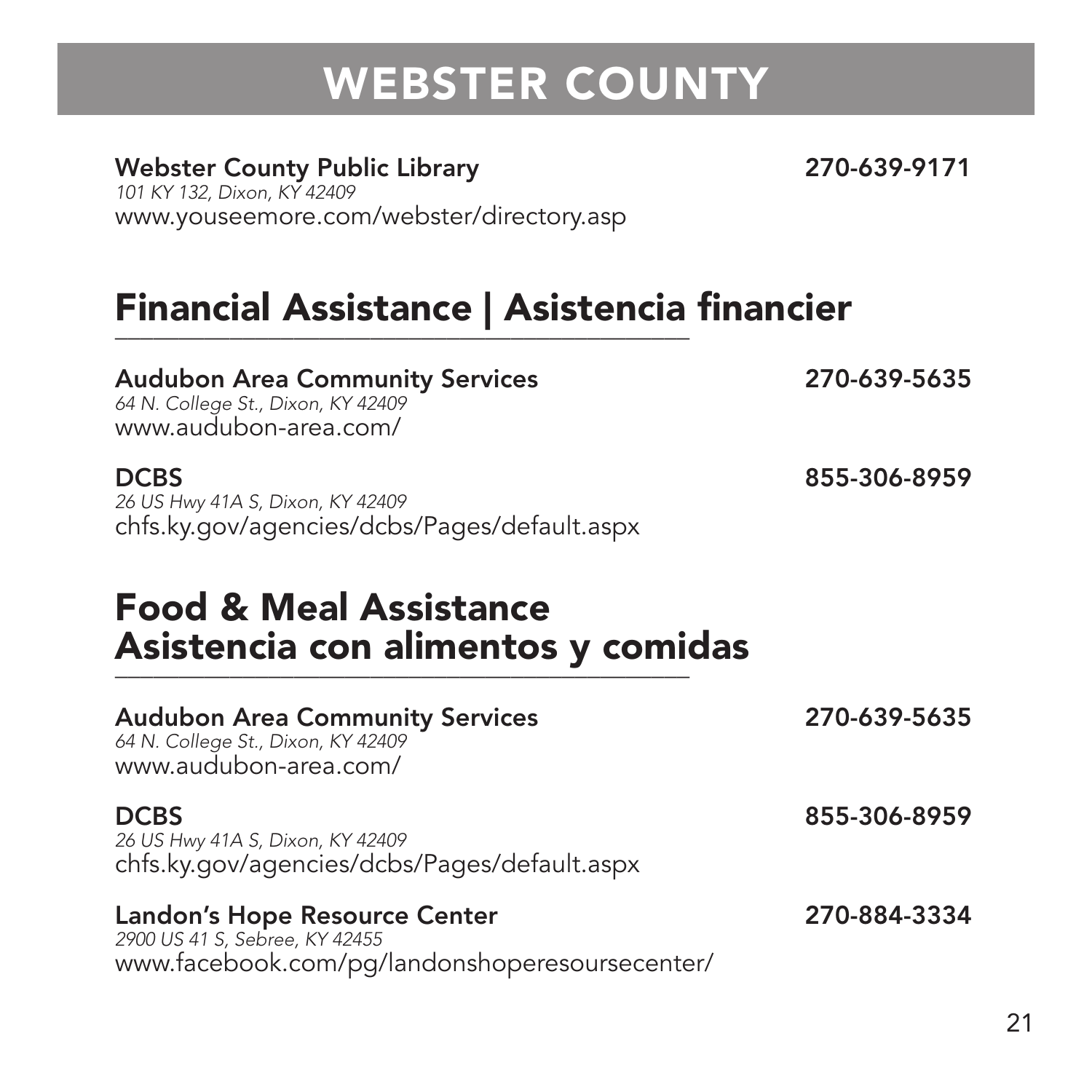### Webster County Food Bank 270-564-2417

110 US Hwy 41A N, Providence, KY 42450 www.facebook.com/pg/ProvidenceCommunityFoodBank/

### Health | Salud

River Valley 270-667-7092

606 First St., Providence, KY 42450 www.rybh.com/crisis-line/

#### Vocational Rehabilitation 270-687-7308

3108 Fairview Drive, Owensboro, KY 42301 www.kcc.ky.gov

#### Deaconess Clinic Dixon 270-639-9101

US Hwy 41A, Dixon, KY 42409 https://www.deaconess.com/Deaconess-Clinic/Deaconess-Clinic-Dixon

### Housing/Emergency Shelter Vivienda/Refugio de emergencia \_\_\_\_\_\_\_\_\_\_\_\_\_\_\_\_\_\_\_\_\_\_\_\_\_\_\_\_\_\_\_\_\_\_\_\_\_\_\_\_\_\_\_\_\_

#### Audubon Area Community Services 270-639-5635

64 N. College St., Dixon, KY 42409 www.audubon-area.com/

22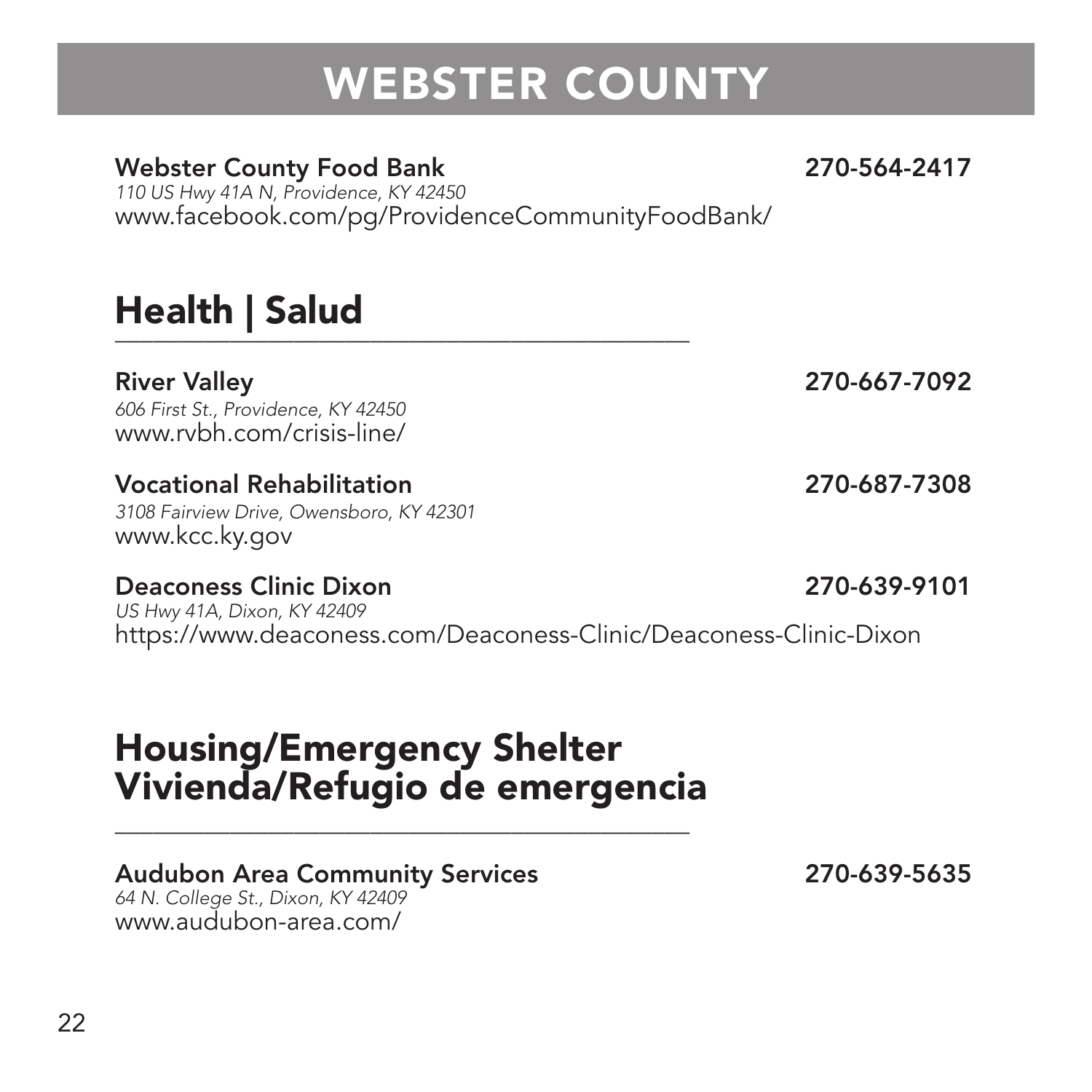DCBS 855-306-8959 26 US Hwy 41A S, Dixon, KY 42409 chfs.ky.gov/agencies/dcbs/Pages/default.aspx

Housing Authority of Providence 270-667-5786 101 Center Ridge Dr., Providence, KY 42450

## Legal Services | Servicios jurídicos \_\_\_\_\_\_\_\_\_\_\_\_\_\_\_\_\_\_\_\_\_\_\_\_\_\_\_\_\_\_\_\_\_\_\_\_\_\_\_\_\_\_\_\_\_

Catholic Charities 270-683-1545

600 Locust St., Owensboro, KY 42301

Kentucky Legal Aid 800-782-4219 117 W 2nd St., Owensboro, Ky 42303 www.klaid.org/

#### Pregnancy Crisis Center Centro de crisis de embarazo  $\overline{\phantom{a}}$

#### Pregnancy Support Center Inc 270-781-5050

1439 Magnolia St., Bowling Green, KY 42104

23